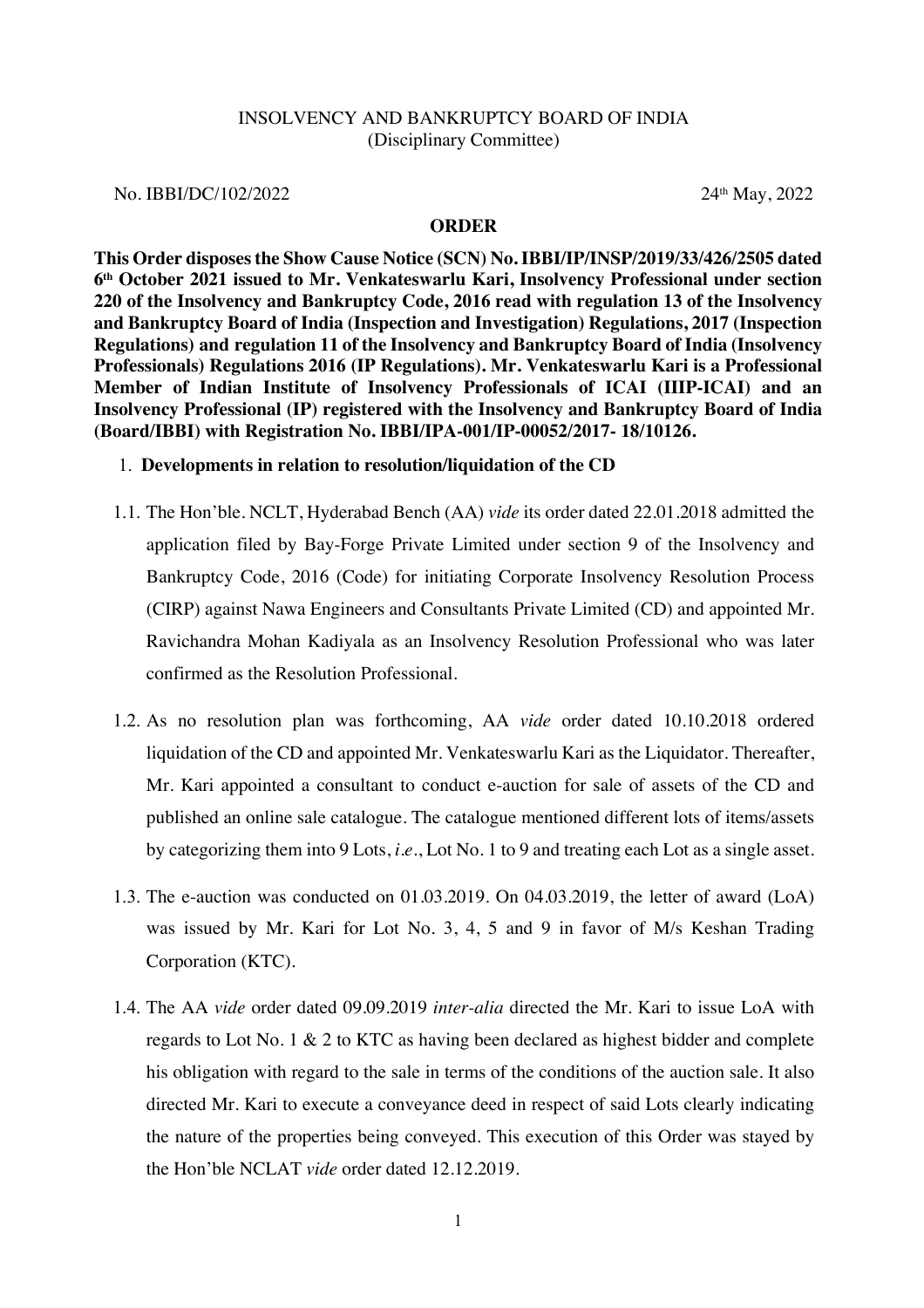1.5. As per list of stakeholders uploaded by Mr. Kari on IBBI's website on 04.04.2021, the total claims received and admitted against the CD during liquidation process are Rs. 75.47 crore and Rs. 52.51 crore, respectively.

# 2. **Issuance of Show Cause Notice (SCN) and hearing before Disciplinary Committee (DC)**

- 2.1. The Board received a complaint dated 10.03.2019 from one Mr. Vikash Kumar Keshan, (Complainant), Proprietor of KTC stating that during liquidation process, e-auction was conducted by Mr. Kari on 01.03.2019 and the bids were received for Lot no. 1 to 5 and 9, only. KTC being the H1 bidder for all lots, requested Mr. Kari to issue LoA for Lot no. 1 to 5 and 9. Thereafter, Mr. Kari issued LoA dated 04.03.2019 only in respect of Lot no. 3, 4, 5 and 9, and in spite of request by KTC to Mr. Kari, no LoA was issued in respect of Lot no. 1 and 2. The Complainant alleged that Mr. Kari had demanded a bribe of Rs. 42 lakhs for allotting Lot no. 1 and 2 and furnished the audio recording as an evidence.
- 2.2. While the aforesaid complaint was being examined by the Board, *vide* order dated 09.09.2019, on IAs filed by KTC, the AA *inter-alia* made following observations:

*"11……..It is amply clear that on close of auction, the Liquidator has to necessarily call upon the highest bidder to pay the balance the sale consideration. The language employed is "shall" in the provision 12 supra which is mandatory in nature and does not allow any role for the Liquidator to reject the highest offer for whatsoever reasons. In view of the such provision, made under the IBBI Liquidation Process Regulations, this Adjudicating Authority finds that the condition inserted in the eauction sale catalogue which authorizes the Liquidator to reject the highest bid without assigning any reason is void ab initio. The Liquidator appointed by this Adjudicating Authority being an officer of this court has to act in a highly responsible and transparent manner as he is dealing with the valuable assets of the Corporate Debtor under Liquidation.* 

*....*

13*.... this Adjudicating Authority directs the Liquidator to issue letter of awards with regards to Lot No.1 & 2 to the Applicant herein having been declared as highest bidder forthwith and upon receipt of the same, the Applicant is directed to complete his obligation with regard to the sale in terms of the conditions of the Auction sale.*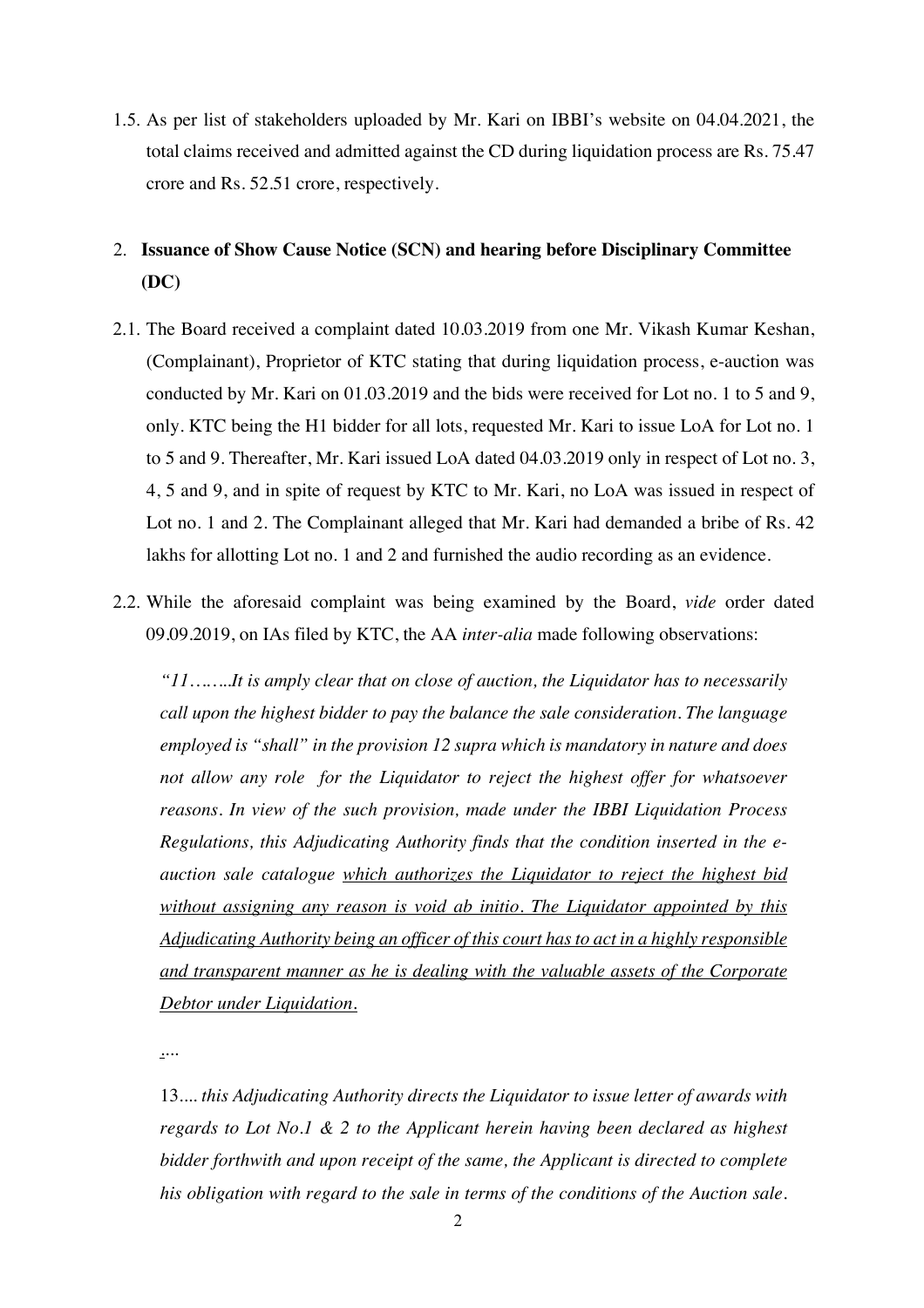*Further to that Liquidator is directed to execute a conveyance deed in respect of the said Lot of items as contemplated under the transfer of property Act, 1882, clearly indicating the nature of the properties being conveyed i.e., with lease hold rights only and specifying the number of years of lease left in case of lease hold rights.*"

2.3. With respect to submissions on demand of bribe, the AA observed as follows -

"*14. With regard to the allegation of the demand of bribe by the Liquidator and counter allegation by the Liquidator that it is the Applicant who has induced the Liquidator to demand and discuss bribe, it is out of the purview of this Adjudicating Authority to probe further in this matter. If advised so, the Applicant may approach competent authorities/court of Law to proceed against the Liquidator for appropriate legal action.*

15*. However, looking at the seriousness of the allegations raised against the liquidator vis-a-vis the conduct of the Liquidator, this Adjudicating Authority directs the registry to send a copy of the Rejoinder of the Applicant in IA No. 181 of 2019 and the certificate filed by the Applicant under Section 65(b) of the Evidence Act together with the pen-drive submitted by the Applicant, to the IBBI (Insolvency and Bankruptcy Board of India) for initiating appropriate enquiry/action in the matter, if warranted so."*

- 2.4. After examination of the complaint dated 10.03.2019, the responses of Mr. Kari to the complaint, and taking into account the aforesaid facts, IBBI, having reasonable grounds to believe that Mr. Kari had contravened certain provisions of the Code, Regulations and Circulars issued thereunder, ordered Inspection of Mr. Kari *vide* order dated 26.12.2019 under section 218 of the Code read with the Inspection Regulations. The complaint was accordingly disposed of and same was duly communicated to the Complainant.
- 2.5. Based on the material available on record including the Inspection Report, the Board issued a show cause notice (SCN) to Mr. Kari on 06.10.2021. The SCN alleged contravention of sections 208(2)(a) and (e) of the Code, read with regulation 33(1) of the Liquidation Regulations, clause 12 of Schedule I (Mode of Sale) under regulation 33(1) of the Liquidation Regulations, regulation 7(2)(h) of the IP Regulations and clause 1, 2, 3, 5, 9 and 14 of the Code of Conduct as specified in the First Schedule of the IP Regulations.
- 2.6. The IBBI referred the SCN, response of Mr. Kari to the SCN and other material available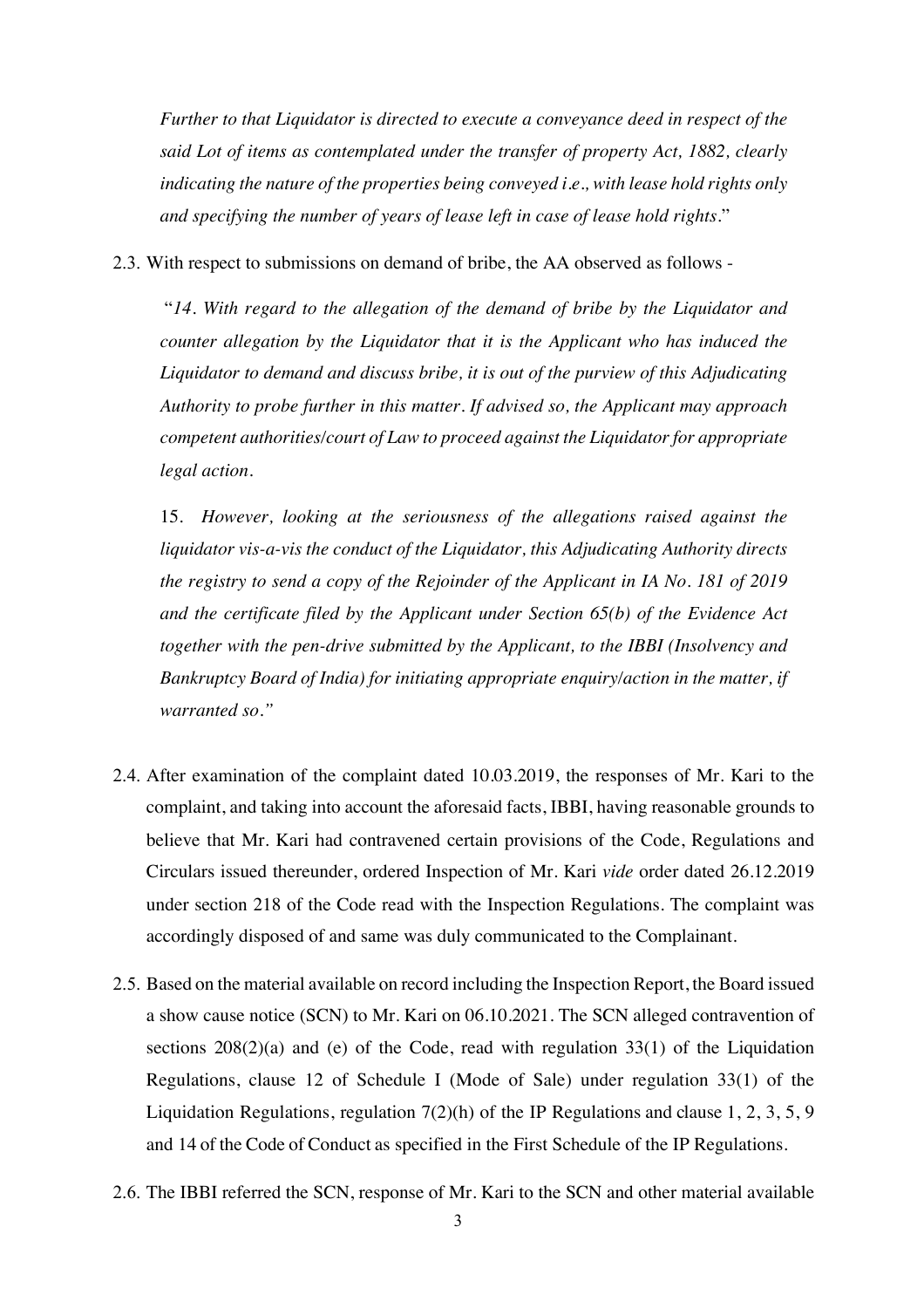on record, to the DC for disposal of the SCN in accordance with the Code and Regulations made thereunder.

# 3. **Consideration of the SCN**

- 3.1. The erstwhile DC provided an opportunity of hearing to Mr. Kari on 17.12.2021, which he availed. The SCN could not be disposed by the erstwhile DC, as she demitted the office in between. After reconstitution of the DC, the matter was referred to me on 22.04.2022. In furtherance of principle of natural justice, another opportunity of hearing (through online mode) was provided to Mr. Kari on 19.05.2022, which he availed.
- 3.2. The DC has considered the SCN, response of Mr. Kari to the SCN and other material available on record and accordingly, proceeds to dispose the SCN.

## 4. **Alleged contraventions and submissions of the IP**

Contraventions alleged in the SCN and Mr. **Kari's** submissions thereof are summarized below:

# 4.1. **Contravention with regard to e- auction of Lot No. 1 and 2**

- 4.1.1. E-auction of Lot No. 1 [consisting of Industrial Land, RCC Building with transformer, Lift & Kirby Shed with land area admeasuring 1863.36 Sq. Yards as per lease deed with TSIIC Lease-rent Shed no- D16] & Lot No. 2 [Industrial Land, RCC Building with Kirby Shed, transformer, Mechshot Grid Blasting & Painting Booth with land area admeasuring 5396.28 Sq. Yards (as per Lease deed)] was conducted on 01.03.2019 at 2.00 pm and KTC was the highest bidder (H1 bidder) in the said e-auction for the same.
- 4.1.2. That no LoA was granted to H1 bidder for Lot No. 1 and 2. *Vide* e-mail dated 06.03.2019, Mr. Kari had informed the H1 bidder that bids for Lot No. 1 & 2 are "*not accepted*".
- 4.1.3. The aforesaid act of Mr. Kari i.e. not issuing LoA for Lot No. 1 and 2 to KTC, is *prima facie* not in consonance with clause 12 of schedule I (Mode of Sale) under regulation 33(1) of the Liquidation Regulations read with section 208(2)(a) and 208(2) (e) of the Code.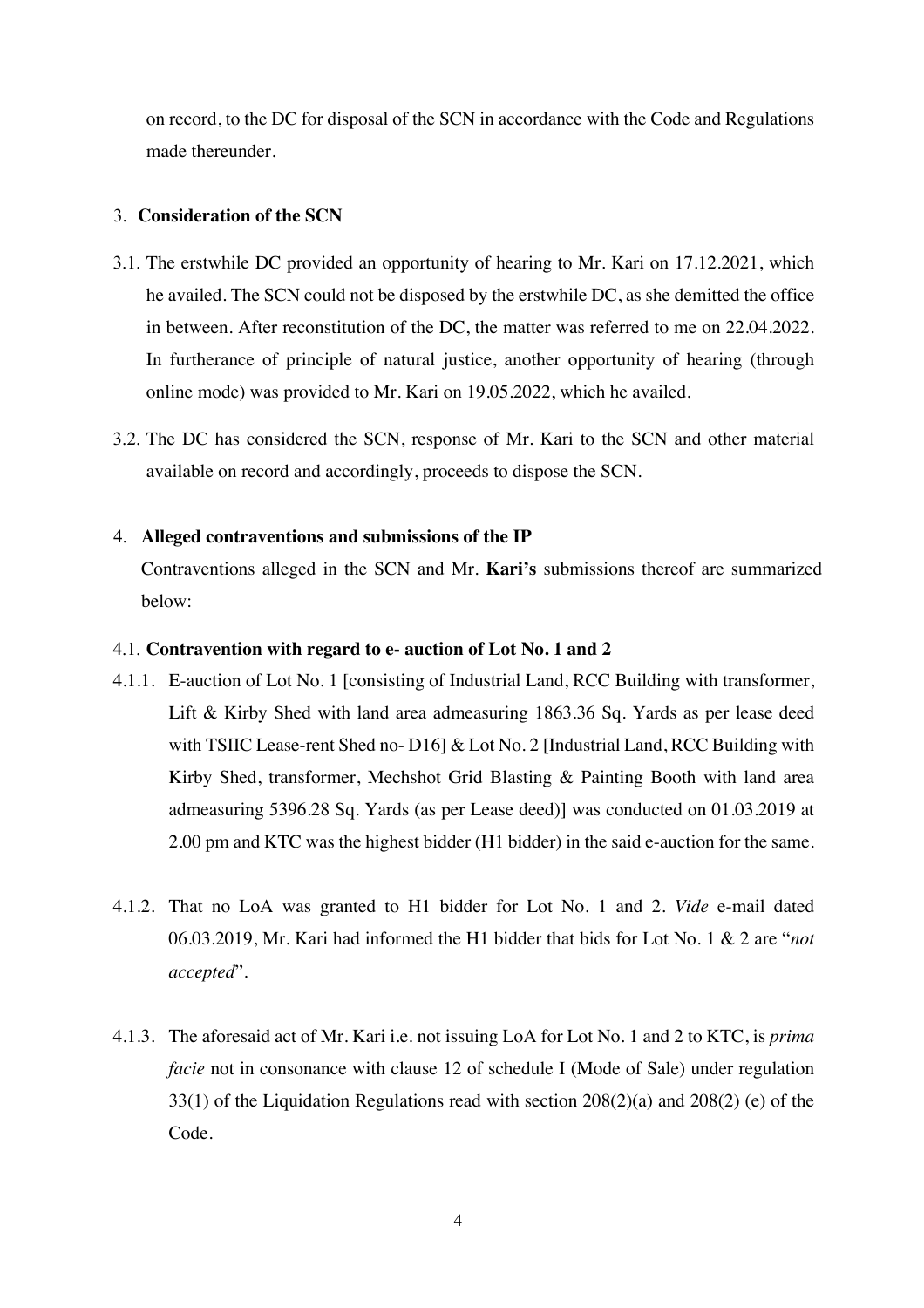#### 4.2. **Submissions of Mr. Kari**

- 4.2.1. Mr. Kari submitted that the e-auction was conducted on 01.03.2019 and bids were received for Lot No. 1, 2, 3, 4, 5, and 9 only, and no bids were received for other Lots. KTC became the H1 bidder for all lots and by e-mail dated 02.03.2019 requested Mr. Kari to issue a LoA for the said Lots. On 04.03.2019, Mr. Kari informed that their bid for Lot No. 3, 4,5 and 9 was accepted and LoA was issued. However, Mr. Kari was of the opinion that the assets in Lot no. 1 and Lot no. 2 can fetch more value. Also, huge piles of stock (i.e. 300 tons of steel) were lying on the said properties including third party stocks. Accordingly, he decided to postpone the issuance of LoA with an intention to call for fresh bids. As per the terms and condition mentioned in the online auction sale catalogue, it is the discretion of the Liquidator only to accept/reject/cancel any bid and the decision of issuing or rejecting the bid is completely with the Liquidator.
- 4.2.2. Mr. Kari also submitted that KTC had submitted a copy of the e-auction catalogue duly signed by its authorised representative and also filed an undertaking that it shall abide by the terms and conditions of the e-auction catalogue. Thus, the very participation in the e-auction process by any participant denotes and signifies the acceptance of terms and conditions contained in the online auction sale catalogue since such acceptance is a pre-condition for participation in the e-auction. The relevant terms and conditions mentioned in the online auction sale catalogue are as depicted herein below:

*"a. It is post approval auction. The highest bid receipt will be sent for approvals to Seller who may reject or accept it without assigning any reason. The seller issues a confirmation letter or execute a Sale Agreement within 20 working days of Bid closing date, in case of acceptance. Buyers shall not raise any claim for damages against seller or Iquippo in case of rejection of his highest bid.* 

*b. The highest bidder does not get any right to demand for the acceptance of his offer from Seller of Iquippo Seller reserves the right to accept/ reject/ cancel any bid, withdraw any portion of the assets at any stage from Auction even after acceptance of bid/ issue of delivery order or release order/deposit of full value by successful bidder without assigning any reason thereof, in the event of such rejection/cancellation /withdrawal. Seller shall refund the value of assets, if paid for, to the successful bidder. Discretion lies solely on Seller/s regarding this."*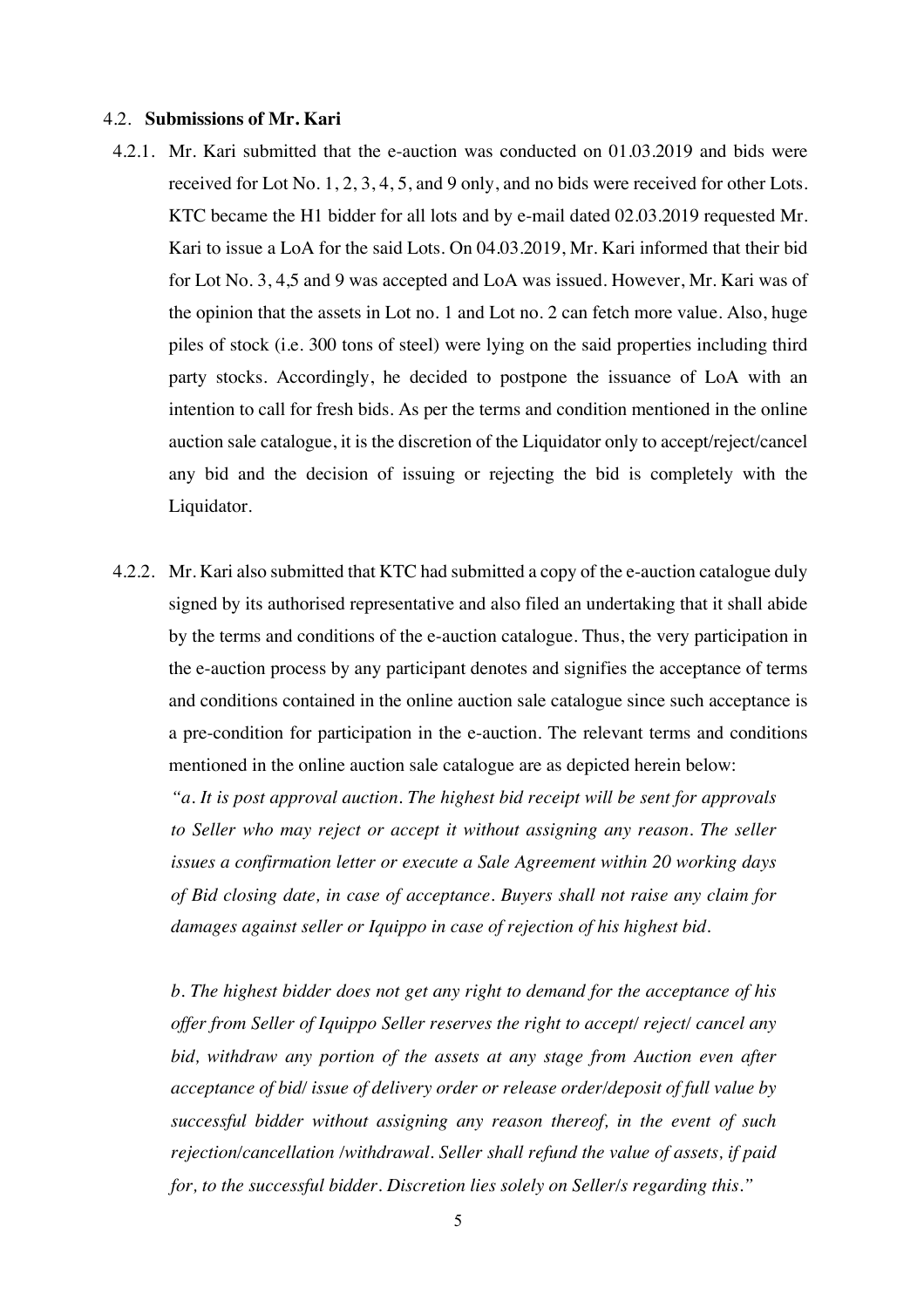## 4.3. **Summary Findings**

- 4.3.1. It is pertinent to highlight that Mr. Kari had submitted before AA (as recorded in the Order dated 09.09.2019) that "*due to crucial logistical issues, the Liquidator could not immediately decide on the sale of unit 1 & 2 as there is about 300 tonnes of the steel of the Company which is yet to be sold and cleared.*" It was also submitted by him before the AA that "… *till date three rounds of Auction have been conducted in respect of Lots No. 1 & 2 and there are prospective buyers for the same at a better rate.*" Before Hon'ble NCLAT also, in his counter affidavit, Mr. Kari has submitted that "*….unless the stock and machinery sold, Lot No. 1 and Lot No. 2 cannot be accepted as these lots are for the land, building and shed erected on land and some of the items classified as machinery but attached to the sheds permanently*". He has reiterated the same before the DC.
- 4.3.2. Clause 3 of schedule I (Mode of Sale) under regulation 33(1) of the Liquidations Regulations mandates the Liquidator to prepare terms and conditions of the sale. Clause 9 of the same states that the auction shall be transparent. Clause 11 states that "*if required, the liquidator may conduct multiple rounds of auctions to maximize the realization from the sale of the assets, and to promote the best interests of the creditors*". Lastly, clause 12 states that "*on the close of the auction, the highest bidder shall be invited to provide balance sale consideration within ninety days of the date of such demand.*"
- 4.3.3. An auction is a process for sale of assets of the CD. The 'assets' which are subjected to auction should be such 'assets' which are readily available to be sold. On the basis of submissions of Mr. Kari, I note that Lot no. 1 and 2, even if the price would have been acceptable, could not have been sold as there were some "*crucial logistical issues*". This entail that "Lot no. 1 and 2" should not have been subjected to auction sale at the first place. As per Clause 3 read with Clause 9 of schedule I (Mode of Sale) under regulation 33(1) of the Liquidations Regulations, a Liquidator is required to prepare the terms and conditions of sale in a transparent manner. No material has been brought on record to substantiate that the fact of such "*crucial logistical issues*" were highlighted by Mr. Kari to the participants in the auction process. If the sale of Lot no. 1 and 2 was dependent on certain conditions, same should have been brought in notice to the participants. Accordingly, if there were huge stocks lying on the land of Lot no. 1 & 2, Mr. Kari should not have put Lot no. 1  $\&$  2 on auction without first disposing the said piles of stock (i.e. 300 tons of steel).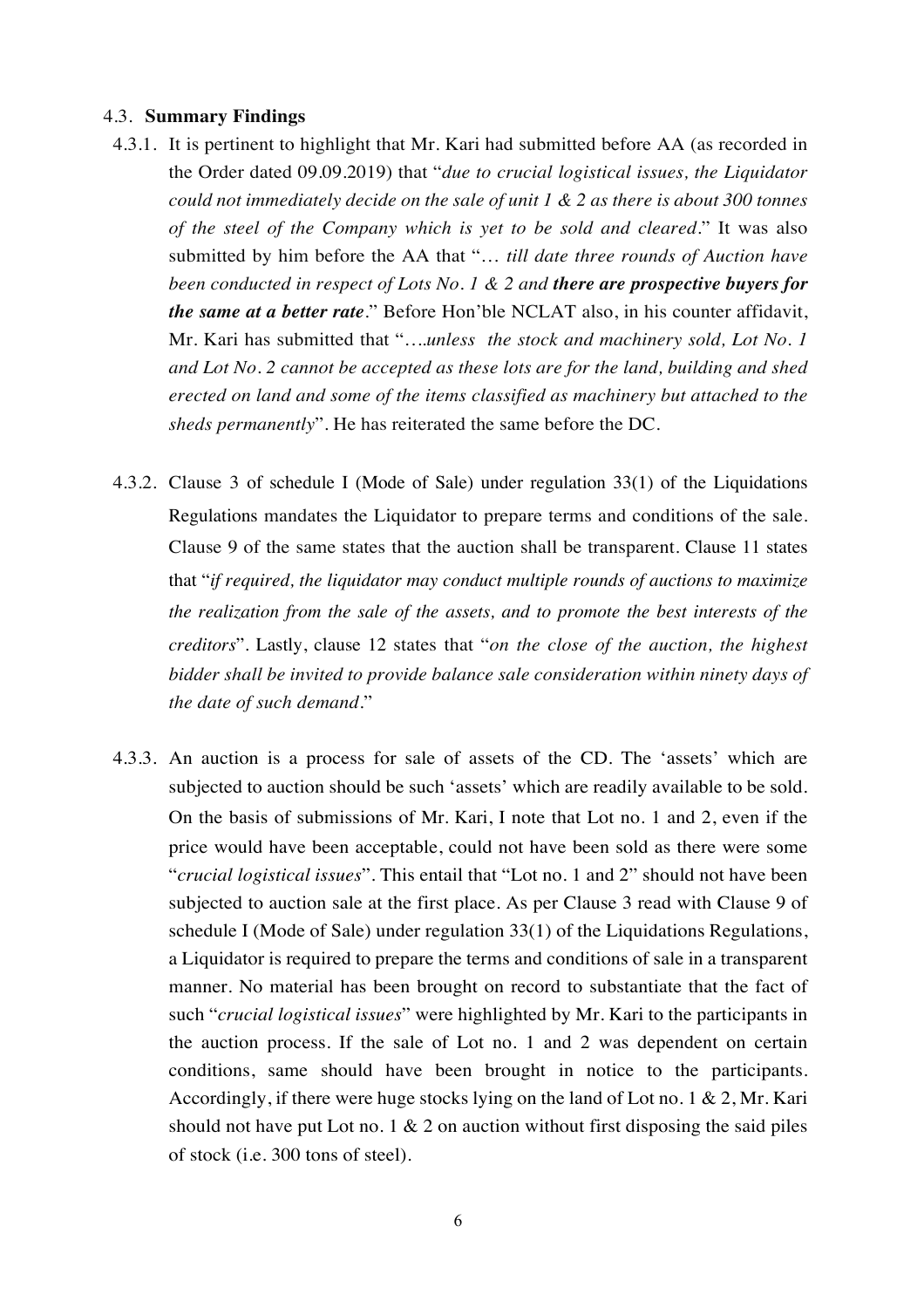- 4.3.4. Further, Mr. Kari has submitted that he did not issue the LoA to KTC as there were better offers available for Lot No. 1 and 2. He has not denied the fact that KTC was the highest bidder for Lot No. 1 and 2. Both these submissions run counter to each other. Moreover, Mr. Kari is unable to substantiate the better offers available with him with any proof. Clause 11 of the Schedule 1 does not entitle the Liquidator to conduct multiple rounds of auctions at his absolute discretion. Rather, such multiple auctions are to be backed by reasons, i.e., (i) for maximization of realisation from the sale of assets and (ii) to promote the interests of the creditors. Mr. Kari has not brought any material on record to prove the existence of these requirements. The denial of LoA to KTC for Lot no. 1 and 2 by way just mentioning ' *Not accepted'* without ascribing reasons is against the spirit of a transparent auction sale under the Liquidation Regulations. Accordingly, the rejection of LoA for Lot no. 1 and 2 to KTC, even when it was the highest bidder as "*Not accepted*", is not a sufficient ground for rejection.
- 4.3.5. I also find it important to highlight here that clause 11A of schedule I (Mode of Sale) under regulation 33(1) of the Liquidations Regulations has been brought *vide* Notification No. IBBI/2021-22/GN/REG079, dated 30.09.2021 wherein if the Liquidator rejects the highest bid in an auction process, he shall intimate the reasons for such rejection to the highest bidder and mention it in the next progress report. Though this clause was brought on 30.09.2021, the intention was never to permit any Liquidator to reject bids at his absolute discretion. It is for this reason that an auction process, at all times, is required to be conducted in a transparent and reasonable manner.
- 4.3.6. Further, despite over 3 years and 8 months have elapsed in between, liquidation process has not been completed yet. Stay from Hon'ble NCLAT has been argued by Mr. Kari as the reason for delay, nevertheless records submitted by him or even at the oral hearing, nothing has been substantiated what efforts he has made to get the final order from Hon'ble NCAT or to vacate the stay. The Liquidator as a professional is very well aware that the delay in disposing of distressed assets invariably leads to value erosion. Therefore, it is against the professional ethics for not making concerted efforts to get the appropriate directions from the Hon'ble NCLAT in the interest of value maximization through early disposal of stressed assets. Moreover, the stay by Hon'ble NCLAT was ordered on 12.12.2019 whereas KTC's bid was '*Not accepted*' on 06.03.2019. Post 06.03.2019 and till 12.12.2019, nothing has been brought on record to show a good faith attempt on the part of the Liquidator to dispose the said Lot No.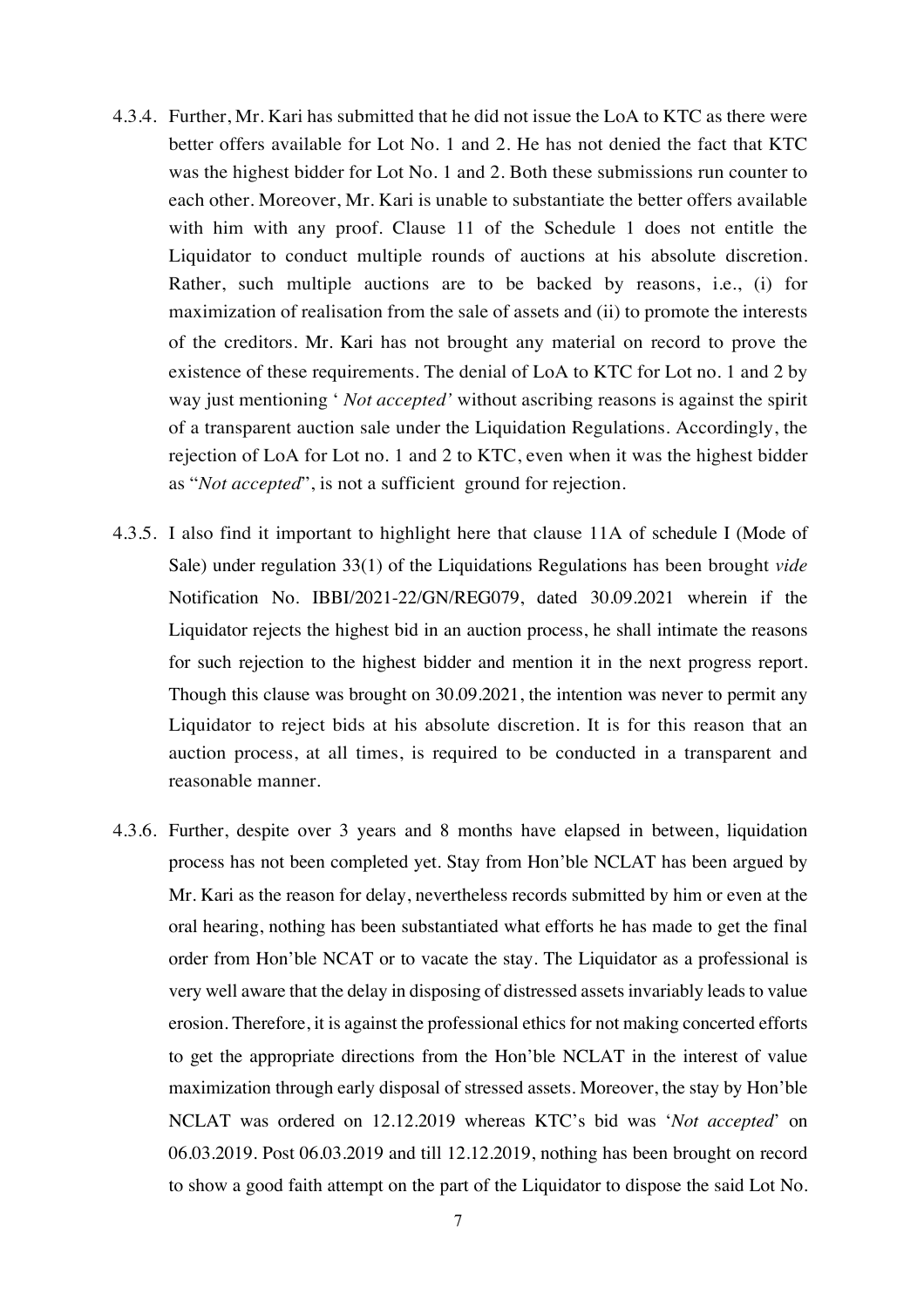1 & 2 at a higher value than KTC, as claimed by him.

4.3.7. All the above facts, taken together, reflects (i) lack of due diligence on the part of Mr. Kari while conducting the e-auction process, and (ii) omissions by Mr. Kari to take appropriate steps for expediting completion of the liquidation process.

## 4.4. **Contravention No. II with regard to bribe**

- 4.4.1. The Inspecting Authority *vide* email dated 21.10.2020 sought comments of Mr. Kari regarding the complaint filed by the complainant, whereby the complainant had relied upon the audio recording in support of his allegation that Mr. Kari demanded an amount of Rs. 42 Lakh as bribe to which Mr. Kari *vide* email dated 22.10.2020 replied that "*In response to your mail, this is to convey that the above complaint was answered, and inspection also conducted in my office of IBBI officials. I have given replies to your draft inspection report. So please drop the same.*" Mr. Kari has thereby failed to deny the allegation of the said demand of bribe.
- 4.4.2. Further, it was observed from the order of Hon'ble NCLT dated 09.09.2019 that, Mr. Kari, with respect to the allegation of demand of bribe from the H1 bidder, had raised the counter allegations that it was H1 bidder, who induced Mr. Kari to demand and discuss the bribe and he had not denied the said conversation with Hl bidder.
- 4.4.3. This conduct of Mr. Kari read with the above action of not granting letter of award raises doubt and is not in consonance with Section 208(2) (a) and 208(2) (e) of the Code read along with clause 1, 2, 3, 5, 9 and 14 of the Code of Conduct as specified in First Schedule as stated under regulation 7(2) (h) of IP Regulations.

## 4.5. **Submissions of Mr. Kari**

- 4.5.1. Mr. Kari submitted that the audio recording submitted by complainant is sham, manipulated, tampered and created with a *mala fide* intention of blackmailing the Liquidator to sell Lot no. 1 and 2 to them at a price lower than the expected price.
- 4.5.2. He has further submitted that the complainant has tampered with the original source of production making the whole communication and voice recording to his convenience and advantage. The pen drive submitted by KTC shall not be accepted as evidence since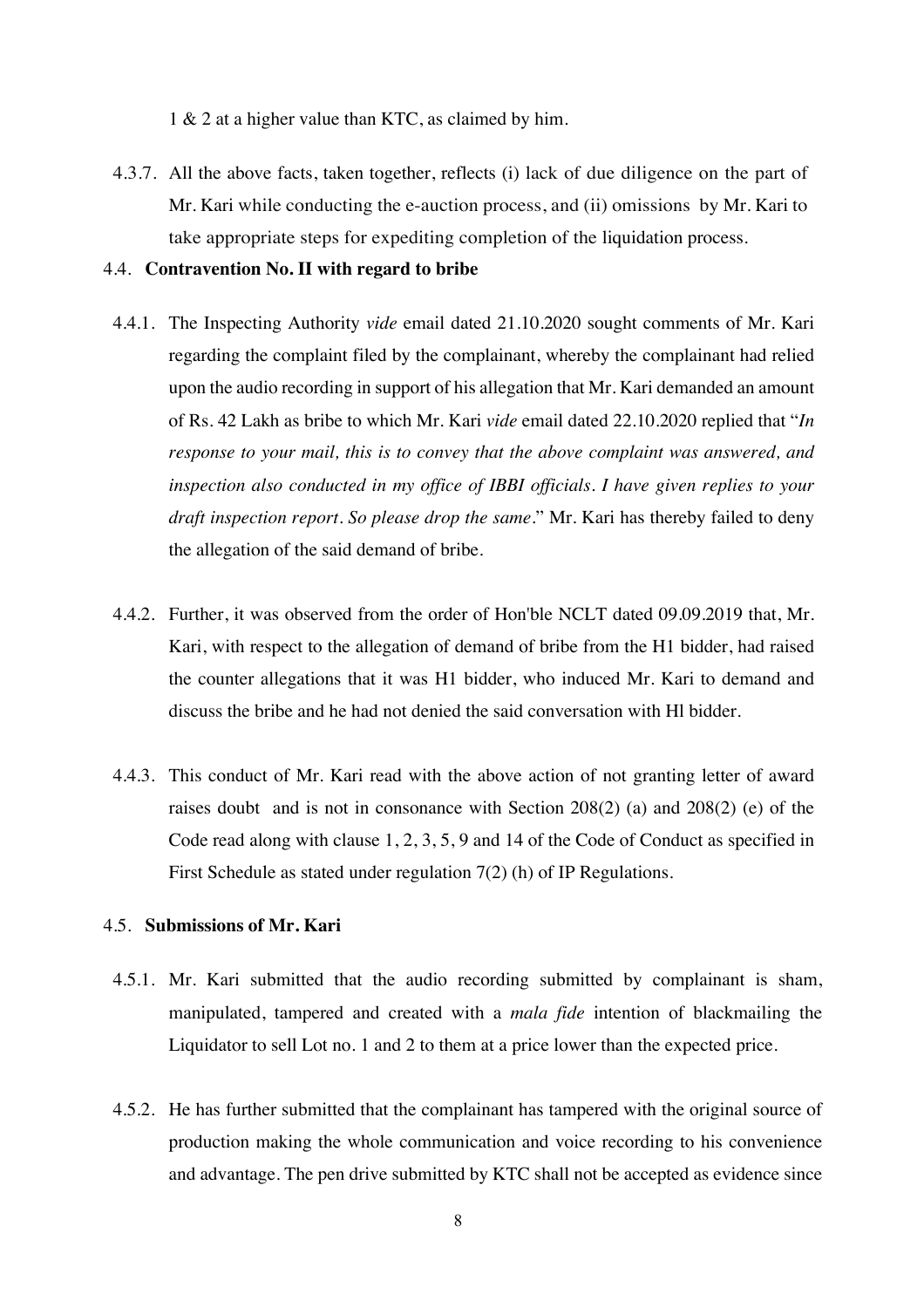the same is tampered, fabricated, manipulated and concocted.

#### 4.6. **Summary Findings**

The Hon'ble NCLAT vide its Order dated 12.12.2019 has stated that the execution of the impugned order is stayed. I note that the mere fact that Mr. Kari has failed to deny the allegation of bribe, could not be construed as admission of bribe by him. Moreover, no material is available on record to establish that Mr. Kari has actually demanded bribe of Rs. 42 lakh except an audio recording, which is not conclusive.

## 5. **Order**

- 5.1. Before proceeding to pass order, I wish to clarify that I am not expressing any opinion on the merits of the pending issues before Hon'ble NCLAT. My findings in this disposal order are limited only to the contraventions mentioned in the SCN pertaining to the conduct of Mr. Kari as the Liquidator of the CD during the liquidation process.
- 5.2. In view of the submission made by Mr. Kari, and materials available on record, DC notes that Mr. Kari should have been more careful, diligent, and vigilant in conducting the liquidation process and should have been cautious and prompt in discharging his duties as the Liquidator of the CD. While putting the property to auction, he should have seen whether after successful auction property can be transferred to the successful bidder. The plea taken by Mr. Kari that huge stocks were there on the land of Lot no. 1 & 2, cannot be held to be tenable as he was very well aware that auction of Lot 1 and Lot 2 is contingent upon the disposal of stock piled up in these lots.. There is nothing on record to suggest that the Liquidator took any step for disposal of the said stocks. Further, no evidence was produced by Mr. Kari to substantiate his claim that Lot no. 1 & 2 could have been sold for higher value. The DC also finds that no good faith effort has been displayed by the Liquidator to sell Lot no. 1 and 2 during the intervening period of holding the auction and order of stay by Hon'ble NCLAT at a higher value, as claimed by him.
- 5.3. Accordingly, the DC find that the actions of Mr. Venkateswarlu Kari as the Liquidator of the CD are in violation of section  $208(2)(a)$  and (e) of the Code, Regulation 33(1) of the Liquidation Regulations, clause 3, 9, 11 and 12 of the Schedule I (Mode of Sale) appended to the Liquidation Regulations, Regulation  $7(2)(h)$  of the IP Regulations and clause 1, 2, 3 and 14 of the Code of Conduct under First Schedule of regulation 7(2) thereof.